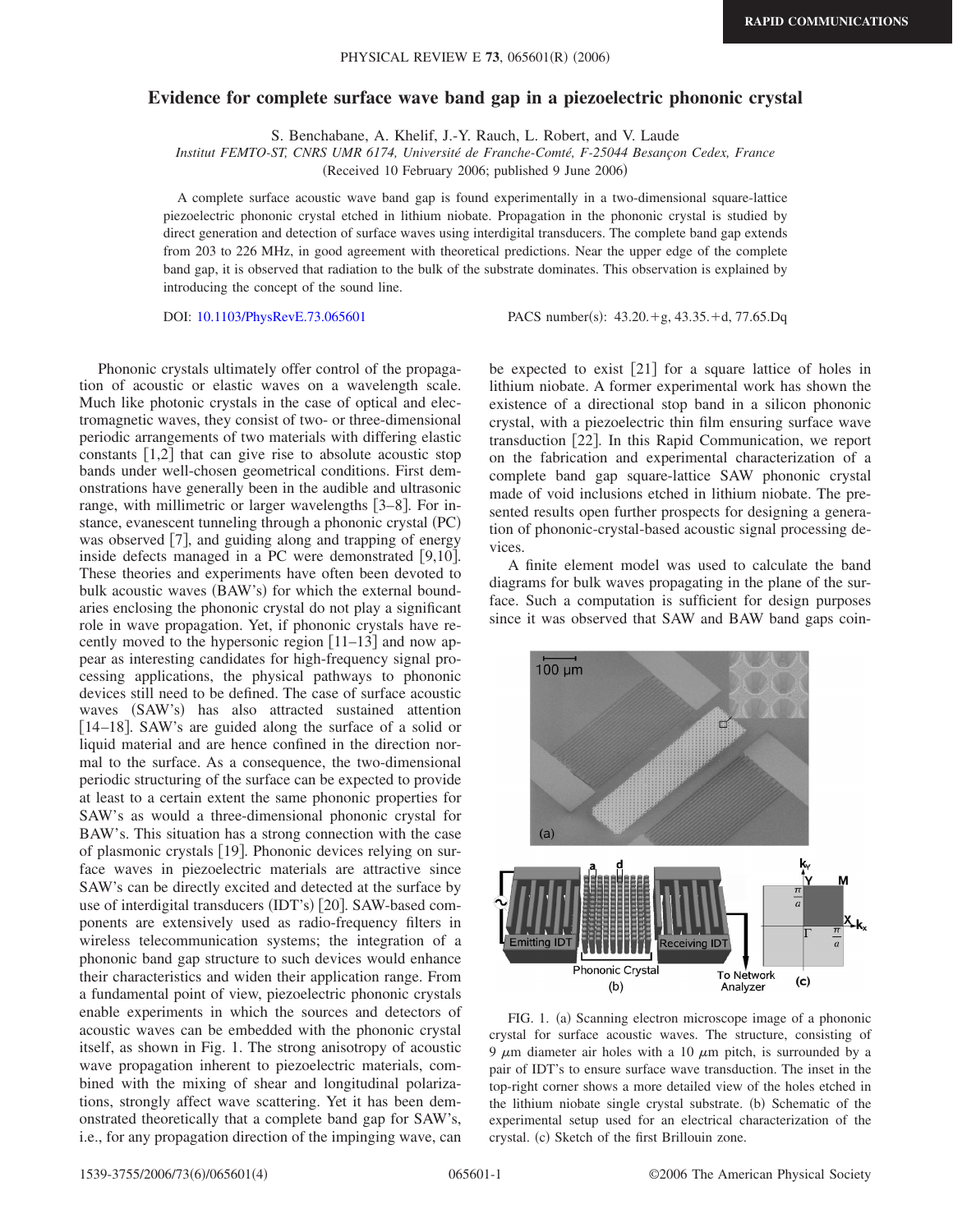

FIG. 2. Theoretical band diagrams for bulk waves propagating in the plane of a square lattice void/lithium niobate phononic crystal with a 64% filling fraction  $(d/a=0.9)$  along the *X*, *M*, and *Y* directions of the first Brillouin zone. In the grayed regions, above the sound lines, there is coupling of surface modes with the radiation modes of the substrate. The dispersion relations on a free surface are also indicated for the Rayleigh (short dashed line) and the leaky (long dashed line) surface waves. The theoretical band gap extends from 190 to 250 MHz when the lattice parameter *a* equals  $10 \mu m$ .

cide 21, at least in the case of a square lattice of holes in a lithium niobate matrix. The phononic crystal is assumed to be infinite and arranged periodically along the surface. The whole domain is split into successive unit cells containing one hole surrounded with the matrix material. The unit cell is meshed and divided into elements connected by nodes. Bloch-Floquet periodic boundary conditions are applied at the boundaries of the unit cell. Considering a time-harmonic variation of all fields with a time dependence  $exp(i\omega t)$ , where  $\omega$  is the angular frequency, the general piezoelectric problem with no external applied force is written as

$$
\begin{bmatrix} K_{uu} - \omega^2 M_{uu} & K_{u\phi} \\ K_{\phi u} & K_{\phi\phi} \end{bmatrix} \begin{pmatrix} u \\ \phi \end{pmatrix} = \begin{pmatrix} 0 \\ 0 \end{pmatrix}
$$
 (1)

where  $K_{uu}$  and  $M_{uu}$  are the stiffness and mass matrices of the purely elastic part of the problem,  $K_{u\phi}$  and  $K_{\phi u}$  are piezoelectric-coupling matrices, and  $K_{\phi\phi}$  is the purely dielectric part.  $u$  and  $\phi$ , are, respectively, the nodal displacements and electrical potential. As the angular frequency is a periodical function of the Bloch-Floquet wave vector, the band diagram is obtained by solving an eigenvalue problem inside the first irreducible Brillouin zone. In an anisotropic and piezoelectric material such as lithium niobate  $[23]$ , numerical simulations for a square lattice of holes predict a complete band gap width as large as 34% for a 64% filling fraction, as shown in Fig. 2. The diameter over pitch  $(d/a)$  ratio of the structure, as defined in Fig. 1, is then around 0.9. Figure 2 displays the band diagrams for the  $\Gamma X$ ,  $\Gamma M$ , and  $\Gamma Y$  propagation directions. These directions encompass the main points of symmetry of the first Brillouin zone, and are the relevant directions to consider for an experimental investiga-

## BENCHABANE *et al.* PHYSICAL REVIEW E **73**, 065601(R) (2006)

tion of an anisotropic phononic structure. Although crystals with lower *d/a* values would certainly prove easier to fabricate, the way the complete band gap width scales with the filling fraction of the structure does not really allow for a large margin. The band gap width tends to rapidly decrease and is eventually reduced to zero when the filling fraction is below 50%, that is for a diameter over pitch ratio below 0.8.

The phononic crystal in Fig. 1 was fabricated on a 500  $\mu$ m thick, Y-cut lithium niobate wafer. This cut was chosen because of its particularly strong piezoelectric coefficients and low acoustic losses. However, the fabrication process is relatively insensitive to this parameter. The principal axes of the square-lattice phononic crystal are aligned with the crystallographic *X* and *Z* axes. To be able to use optical lithography and plain reactive ion etching (RIE) for the patterning of the phononic structure, we have chosen to work at a center frequency of 200 MHz. This, in accordance with numerical simulations, sets a lattice parameter of 10  $\mu$ m and a hole diameter around 9  $\mu$ m, leading to a forbidden complete band gap running from 190 to 250 MHz. Holes were machined using standard sulfur-hexafluoride-based RIE at low pressure (around 2  $\mu$ bar) and high power (200 W). The etching rate is very low, around 50 nm min−1, and the etching slope is quite significant (around  $17\%$  for a 10  $\mu$ m diameter hole). This limits the depth and aspect ratio, but also the achievable hole diameters, as we observed that the etching slope increases as the hole diameter decreases. A highly selective,  $1 \mu m$  thick electroplated nickel mask enables us to obtain relatively satisfying 10  $\mu$ m deep holes. The finite element model used does not take either the conicity of these holes, or their finite depth into account. However, the penetration depth of Rayleigh-type SAW's in the substrate is approximately one wavelength. We then expect the crystal to be deep enough to allow for a significant band gap effect.

Brillouin light scattering was used by Gorishnyy *et al.* to retrieve the full band diagram for elastic modes [11]. Since we wish to demonstrate a complete band gap, we have opted for transmission measurements of these finite size phononic crystals. The fabrication of a sequence of IDT's, on the substrate surface allowed for the direct electrical excitation and detection of SAW's traveling through the PC. A large measurement frequency range, from 150 to 300 MHz, was chosen in order to cover the complete band gap. Singly periodic interdigital transducers do not allow such a wide bandwidth to be covered at once, as they are limited by the available piezoelectric coupling, less than 5% with Y-cut lithium niobate. To overcome this problem, Wu *et al.* employed fanshaped IDT's  $[22]$ . However this approach is not usable here, as we argue later. Alternatively, we used a series of eight ten-finger-pair IDT's of varying mechanical period, corresponding to emission wavelengths ranging from 12.2 to 26  $\mu$ m. The frequency range of interest is then covered by juxtaposing neighboring responses. IDT's were realized by patterning a 150 nm thick aluminum layer, and were oriented for elastic wave propagation along the  $\Gamma X$ ,  $\Gamma M$ , and *Y* directions of the first Brillouin zone. Two series of test structures were fabricated, with and without a phononic crystal in between the transmitting and the receiving IDT's, respectively. The structures without a phononic crystal were used as references.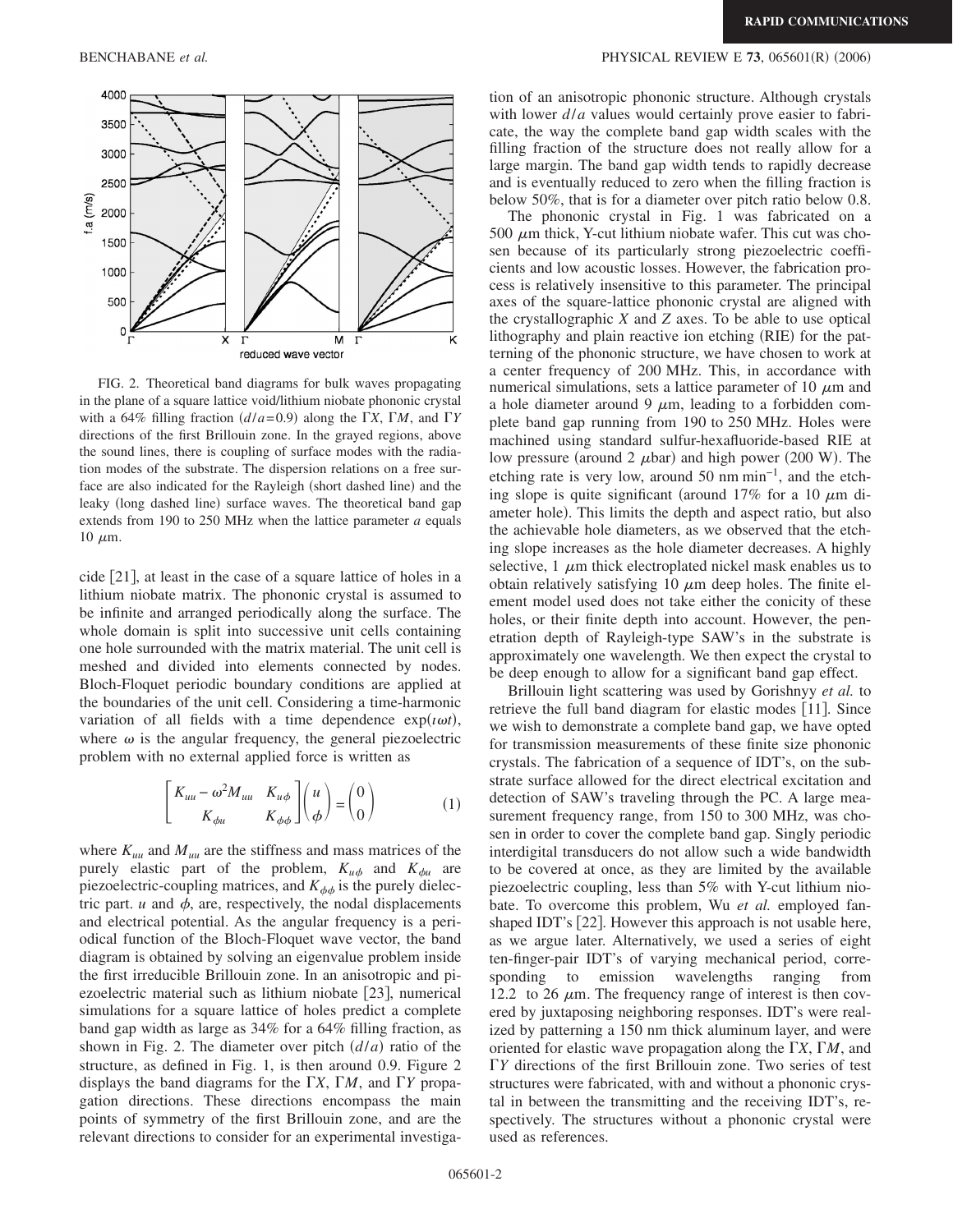

FIG. 3. Measurements of the eight reference devices (dotted line) and the eight phononic band gap devices (solid line) along the *ΓM* and *ΓY* directions.

The electrical transmission was measured using a network analyzer. Figure 3 displays the transmission spectra for both the reference and the phononic crystal devices measured along the  $\Gamma Y$  and the  $\Gamma M$  directions. These measurements clearly show that at frequencies below 180 MHz along *Y*, and below 200 MHz along  $\Gamma M$ , the reference and crystal signals almost perfectly overlap; the Rayleigh wave propagation is not affected by the presence of the crystal. Above these frequencies, the transmitted signal experiences a strong attenuation, with losses estimated to be around 20 dB for a ten-period-long crystal. Surprisingly, there is no increase in transmission at frequencies higher than 230 MHz, as would be expected from the band diagram in Fig. 2. The signal does not recover at all along  $\Gamma Y$ , and only a rather narrow transmission peak—about 5 MHz large—around 230 MHz is observed along *M*. Any higher-frequency mode propagating in the structure seems to be inhibited.

Similar results are observed along the  $\Gamma X$  direction. Let us notice, however, that, in the case of Y-cut lithium niobate, in addition to the pure Rayleigh SAW aimed at, a leaky SAW also exists in the homogeneous half space, though its range of existence is limited to angles around the *X* crystallographic axis [21]. This transversally polarized leaky SAW has limited attenuation and penetrates far deeper in the substrate than the Rayleigh SAW does, typically for several tens of wavelengths. Because of the limited depth of the holes, it is expected to experience the subtrate periodicity in a less significant way than the Rayleigh SAW. The leaky SAW velocity is close to that of the Rayleigh SAW 4600 versus  $3700 \text{ m s}^{-1}$ ), which leads to an overlap of their electrical responses in measurements. This makes the use of wide bandwidth fan-shaped IDT's ambiguous. Thus, for a better readability, Fig. 4 presents measurements for only four out of the eight IDT's, although all of them were measured. The corresponding devices have an emission wavelength of 26, 20.6, 16.4, and 14.6  $\mu$ m, respectively. For these emission wavelengths, the Rayleigh and the leaky SAW's are successively before, inside, and after the band gap, theoretically extending from 190 to 250 MHz. The Rayleigh SAW shows



FIG. 4. Measurements of four reference devices (dotted line) and four phononic band gap devices (solid line) along the  $\Gamma X$  direction. Both the Rayleigh and the leaky surface waves exist simultaneously and give rise to adjacent frequency responses.

the same behavior as in the other two directions; it remains almost unaltered below the band gap, but experiences the same sharp 20 dB attenuation inside it. Here again, there is no significant increase in transmission at frequencies higher than the theoretically predicted upper gap frequency. Conversely, the leaky SAW always suffers an attenuation of approximately 10 dB, seemingly irrespective of the presence of the band gap.

Figure 5 gives a summary of the measurements for the Rayleigh SAW. The relative transmission is computed as the ratio of the transmittances with and without the phononic crystal. If a full band gap has definitely opened, with the crystal causing a 20 dB loss in the transmission value for pure surface modes, the upper edge of the full band gap is not clearly apparent. To account for this phenomenon, let us come back to the fact that the actual crystal is not the ideal, two-dimensional phononic crystal considered in our theory. Since the surface wave penetration depth in the substrate remains of the same order as the hole depth, the actual phononic crystal can then be seen as a stratified medium,



FIG. 5. Relative transmission, defined as the ratio of the transmittances with and without a phononic crystal. The complete band gap extends from 203 to 226 MHz.